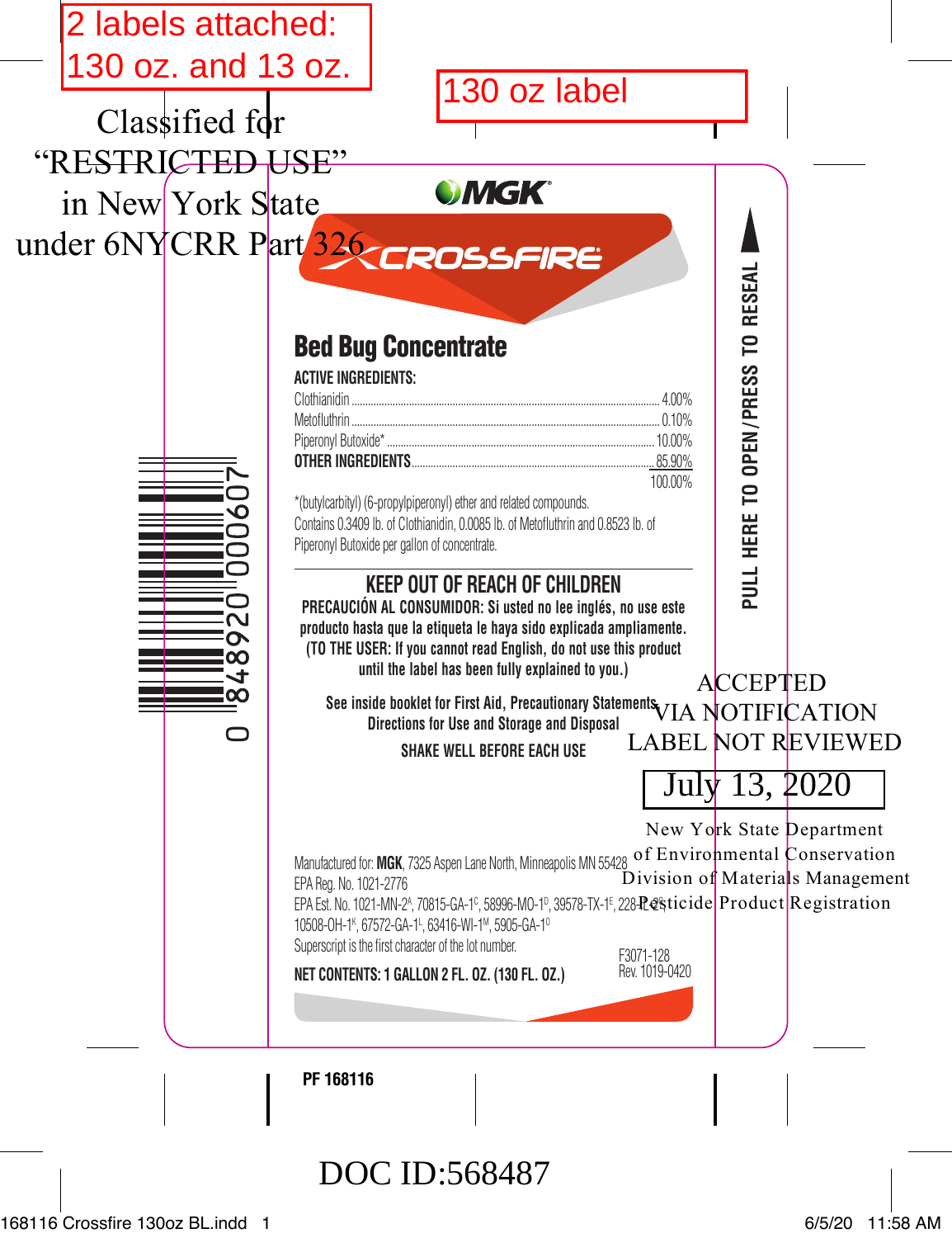| 168116 Crossfire 130oz LF.indd 1 | 6/5/20 11:59 AM |
|----------------------------------|-----------------|

|                               | <b>FIRST AID</b>                                                                                                                                                                                                                          |  |  |
|-------------------------------|-------------------------------------------------------------------------------------------------------------------------------------------------------------------------------------------------------------------------------------------|--|--|
| If in Eyes:                   | • Hold eye open and rinse slowly and gently<br>with water for 15-20 minutes.<br>• Remove contact lenses, if present, after the<br>first 5 minutes, then continue rinsing eyes.<br>• Call a poison control center for treatment<br>advice. |  |  |
| If on<br>Skin or<br>Clothina: | • Take off contaminated clothing.<br>. Rinse skin immediately with plenty of water<br>for 15-20 minutes.<br>• Call a poison control center or doctor for<br>treatment advice.                                                             |  |  |
| <b>HOTLINE NUMBER</b>         |                                                                                                                                                                                                                                           |  |  |

#### Have the product container or label with you when calling a poison control center or doctor, or going for treatment. For information on this product (including health concerns, medical emergencies or pesticide incidents), you may call 1-888-740-8712.

# **PRECAUTIONARY STATEMENTS**

**HAZARDS TO HUMANS AND DOMESTIC ANIMALS**

Wash thoroughly with soap and water after handling and before eating, drinking, chewing gum, using tobacco or using the toilet.

# **PERSONAL PROTECTIVE EQUIPMENT (PPE)**

Applicators and other handlers must wear:

- Long-sleeved shirt
- Long pants, and
- Shoes and socks

# **USER SAFETY REQUIREMENTS**

- Follow manufacturer's instructions for cleaning/maintaining PPE. If no such instructions for washables exist, use detergent and hot water. Keep and wash PPE separately from other laundry.
- Discard clothing and other absorbent materials that have been drenched or heavily contaminated with the product's concentrate. Don't reuse them.

#### **PHYSICAL OR CHEMICAL HAZARDS**

Do not apply this product in, on or around electrical equipment due to the possibility of shock hazard.

### **DIRECTIONS FOR USE**

It is a violation of Federal law to use this product in a manner inconsistent with its labeling.

**READ ENTIRE LABEL. USE STRICTLY IN ACCORDANCE WITH PRECAUTIONARY STATEMENTS AND DIRECTIONS AND WITH APPLICABLE STATE AND FEDERAL REGULATIONS.**

#### **SHAKE WELL BEFORE EACH USE FOR INDOOR USE ONLY**

Crossfire® Bed Bug Concentrate is the next generation insecticide which effectively kills *Bed Bugs* in both residential and commercial buildings and structures. Crossfire Bed Bug Concentrate's patented technology provides residual control for up to four weeks after application and is scientifically formulated to target resistant as well as susceptible *Bed Bug* strains. Crossfire Bed Bug Concentrate also kills *Bed Bug Nymphs* and *Eggs* by contact. This product must be diluted with water and applied according to the mixing instructions below. Apply Crossfire Bed Bug Concentrate as an indoor crack and crevice, or direct spray application in non-food areas including but not limited to: hotels, shelters, modes of transportation, restaurants, schools, nursing homes, warehouses, offices, apartments, motels, kennels, and hospitals. Crossfire Bed Bug Concentrate is an easy to use water-dilutable concentrate for application with handheld or backpack sprayers, or with a paintbrush. This product will not stain water-safe

fabrics or surfaces, however care should be taken to test an inconspicuous area for staining prior to use.

TO KILL *Bed Bugs (Adults, Nymphs and Eggs)*: For best results, vacuuming surfaces is recommended prior to treatment. Spray bed bugs and eggs directly wherever possible. Apply as a pinstream, coarse spray or low pressure spray for crack and crevice, carpet perimeter, and direct spray applications in and around non-food areas where bed bugs and their eggs may hide or harbor. For example, on and around baseboards, floorboards, millwork, bed frames, headboards, wall hangings,

furniture, door and window frames, walls, closets, window treatments, beneath floor coverings, as well as other nonwashable items that may come in contact with bed bugs such as luggage, shoes and backpacks. If treating a pet's living environment, spray on and around pet beds, bedding, floors, sleeping areas and furnishings. This product can also be applied with a paintbrush to walls, baseboards, floorboards, behind wall hangings and other similar areas.

**MATTRESS APPLICATION:** Crossfire Bed Bug Concentrate can be directly applied to mattress and box spring surfaces. For porous surfaces such as mattresses and carpet perimeter areas, apply until thoroughly damp, but not wet. Infested bed linens should not be treated. These should be removed, tightly sealed in a plastic bag, laundered and dried at high temperatures prior to reuse. Vacuuming surfaces prior to treatment is highly recommended. Using pinstream, coarse or low pressure equipment, spray directly to mattress surface paying special attention to seams, folds, tufts and edges as well as bed frames and box springs where bed bugs harbor. Re-make bed with clean linens prior to reuse.

#### **USE RESTRICTIONS**

- THIS PRODUCT IS NOT FOR USE ON HUMANS OR ANIMALS
- Do not spray product directly on pets.
- Not for broadcast use.
	- Do not use in commercial food/feed processing, preparation, food/feed storage or serving areas.
- In the home, all food/feed processing surfaces and utensils should be covered during treatment, or thoroughly washed before use. Cover or remove exposed food/feed.
- Remove pets, birds and cover fish aquariums before spraying.
- This product will not stain water-safe fabrics and surfaces, however care should be taken to test an inconspicuous area for staining prior to use.
- DO NOT allow adults, children or pets to enter treated area until sprays are dry.
- DO NOT apply to plants or crops.
- DO NOT treat areas when occupants are present.
- DO NOT apply as a space spray.

# • DO NOT wet articles to the point of runoff or drip. • DO NOT use treated articles until spray has dried.

# **MIXING INSTRUCTIONS**

Crossfire Bed Bug Concentrate is packaged in a 130 fl. oz. container to produce exactly 10 finished gallons (10 doses/ treatments). Pour 13 fl. oz. of the 130 fl. oz. container into 115 oz. of water to produce exactly 1 finished gallon to treat 1,000 sq. ft.

| <b>Dilution in water</b><br>Active ingredients | 13 fl. oz. per gallon<br>Final percent concentration<br>of active ingredients |
|------------------------------------------------|-------------------------------------------------------------------------------|
| Clothianidin                                   | 0.40%                                                                         |
| Metofluthrin                                   | 0.01%                                                                         |
| Piperonyl Butoxide                             | 1%                                                                            |
| Total percent concentration<br>of actives      | 142%                                                                          |

| Pests      | <b>Dilution</b><br>in water | <b>Application</b><br><b>Rate of Mixed</b><br>Solution | <b>Application</b><br>Method(s) |
|------------|-----------------------------|--------------------------------------------------------|---------------------------------|
| <b>Bed</b> | 13 fl. oz./<br>finished     | 1 gallon/                                              | Apply as a coarse<br>wet spray  |
| Bugs       | gallon                      | 1,000 sq. ft.                                          | • Spot Treatment                |

Crossfire Bed Bug Concentrate may also be mixed to varying final dilution volumes to treat smaller or larger treatment areas according to the following table:

### **Dilution Chart for Equivalent of 1.42% Concentration of Total Actives**

| Volume<br>of<br><b>Finished</b><br><b>Mix</b> | <b>Volume of</b><br>Water | <b>Volume</b> of<br><b>Crossfire</b><br><b>Bed</b><br><b>Bug Con-</b><br>centrate | <b>Application</b><br>Rate of<br><b>Mixed</b><br><b>Solution</b> |
|-----------------------------------------------|---------------------------|-----------------------------------------------------------------------------------|------------------------------------------------------------------|
| 16 fl. oz.                                    | 14.4 fl. oz.              | 1.6 fl. oz.                                                                       | 125 sq. ft.                                                      |
| $1.0$ gt.                                     | 28.8 fl. oz.              | 3.2 fl. oz.                                                                       | 250 sq. ft.                                                      |
| $0.5$ gal.                                    | 57.5 fl. oz.              | $6.5$ fl. $07.$                                                                   | 500 sq. ft.                                                      |
| $1.0$ gal.                                    | 115.0 fl. oz.             | 13.0 fl. oz.                                                                      | 1,000 sq. ft.                                                    |
| $1.5$ gal.                                    | 172.5 fl. oz.             | 19.5 fl. oz.                                                                      | 1.500 sq. ft.                                                    |

To prepare the diluted spray, fill the sprayer tank with half the total water to be used, add the Crossfire Bed Bug Concentrate then add the remaining water to the spray tank to achieve the final application volume. Close the spray tank and shake thoroughly to ensure proper suspension. For optimal results, solution should be used within 24 hours of being prepared. Spray tank solution should be shaken prior to each use or if application is interrupted. Diluted mixture may be stored overnight.

NOTICE: This product may be tank mixed with other insecticides. Application must conform to the use directions and precautions of both products. Prior to tank mixing, a small jar compatibility test should be conducted using the proper proportions of each product and water to ensure the physical compatibility of the mixture. Tank mix applications must be made in accordance with the more restrictive of label limitations and precautions. No label application rates may be exceeded. This product cannot be mixed with any product with label prohibitions against such mixing.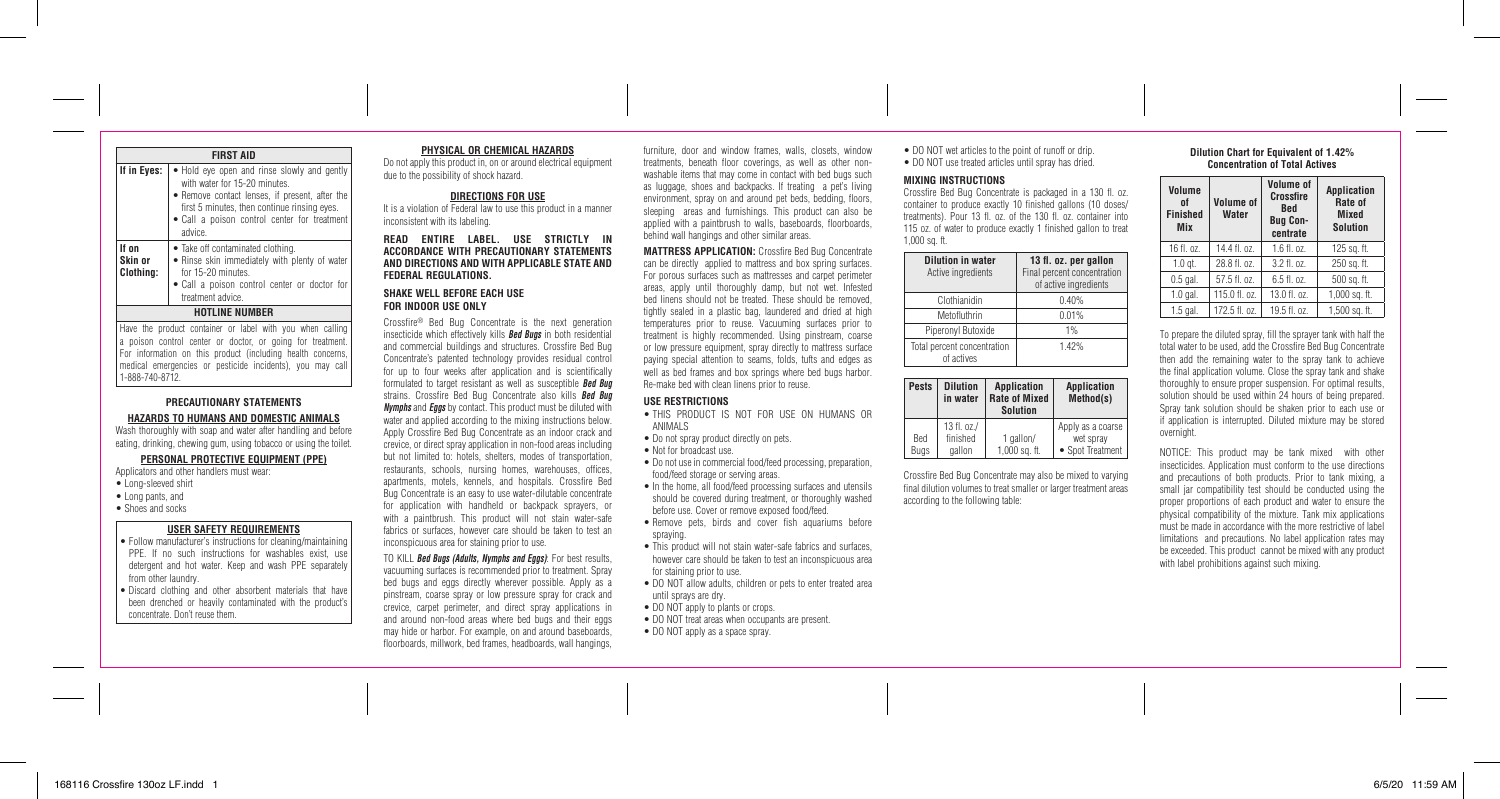# **STORAGE AND DISPOSAL**

Do not contaminate water, food, or feed by storage or disposal.

**Pesticide Storage:** Store product in its original con tainer. Store in a cool, dry place and avoid excess heat. Keep container tightly closed when not in use. Keep product from freezing. Diluted mixture may be stored overnight.

**Pesticide Disposal And Container Handling:** Non-refillable container. Do not reuse or refill this con tainer. Clean container promptly after emptying. Triple rinse as follows: Empty the remaining contents into application equipment or a mix tank and drain for 10 seconds after the flow begins to drip. Fill the container 1/4 full with water and recap. Shake for 10 seconds. Pour rinsate into application equipment or a mix tank, or store rinsate for later use or disposal. Drain for 10 seconds after the flow begins to drip. Repeat this procedure two more times, then offer for recycling, if available, or puncture and dispose of in a sanitary landfill or by other approved State or local procedures.

### **NOTICE TO USER**

To the fullest extent permitted by law, seller makes no warranty, express or implied, of merchantability, fitness or otherwise concerning the use of this product other than as indicated on the label. User assumes all risks of use, storage or handling not in strict accordance with accompanying directions.

Crossfire ® is a registered trademark of Sumitomo Chemical Co., Ltd.

# **OMGK**

# XCROSSFIRE

# Bed Bug Concentrate

# **ACTIVE INGREDIENTS:**

| 4 00%    |
|----------|
|          |
|          |
| .85.90%  |
| 100,000/ |

\*(butylcarbityl) (6-propylpiperonyl) ether and related compounds. Contains 0.3409 lb. of Clothianidin, 0.0085 lb. of Metofluthrin and 0.8523 lb. of Piperonyl Butoxide per gallon of concentrate. Patent 8,889,721

# **KEEP OUT OF REACH OF CHILDREN**

**PRECAUCIÓN AL CONSUMIDOR: Si usted no lee inglés, no use este producto hasta que la etiqueta le haya sido explicada ampliamente. (TO THE USER: If you cannot read English, do not use this product until the label has been fully explained to you.) See inside booklet for First Aid, Precautionary Statements, Direc tions for Use and Storage and Disposal SHAKE WELL BEFORE EACH USE**

#### Manufactured for:

**MGK**, 7325 Aspen Lane North, Minneapolis MN 55428

EPA Reg. No. 1021-2776 EPA Est. No. 1021-MN-2<sup>A</sup>, 70815-GA-1<sup>c</sup>, 58996-MO-1<sup>p</sup>, 39578-TX-1<sup>E</sup>, 228-IL-2<sup>G</sup>, 10508-OH-1<sup>K</sup>, 67572-GA-1<sup>L</sup>, 63416-WI-1 M, 5905-GA-1 O Superscript is the first character of the lot number.

F3071-128 Rev. 1019-0420

**NET CONTENTS: 1 GALLON 2 FL. OZ. (130 FL. OZ.)**

**Job 168116**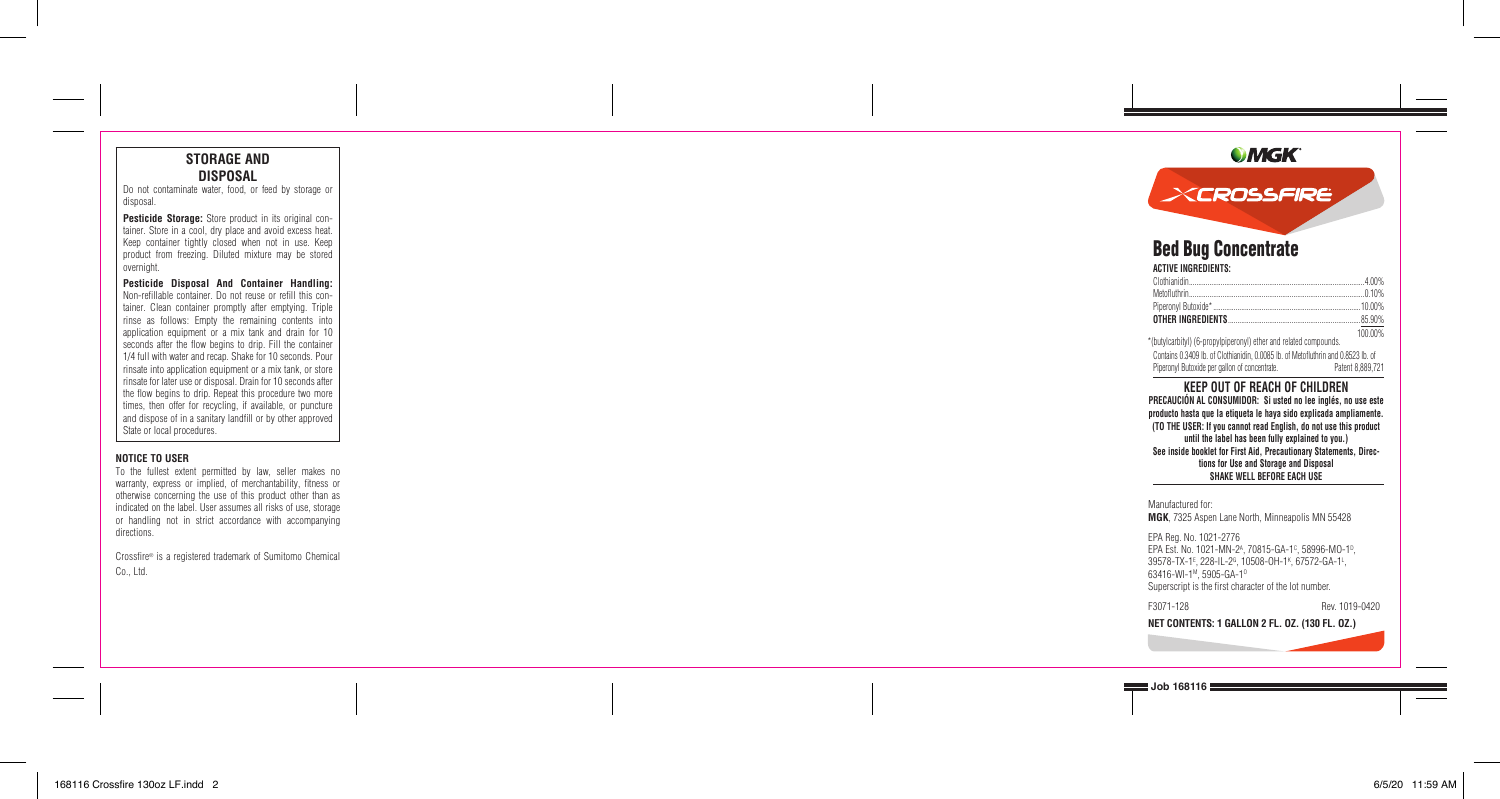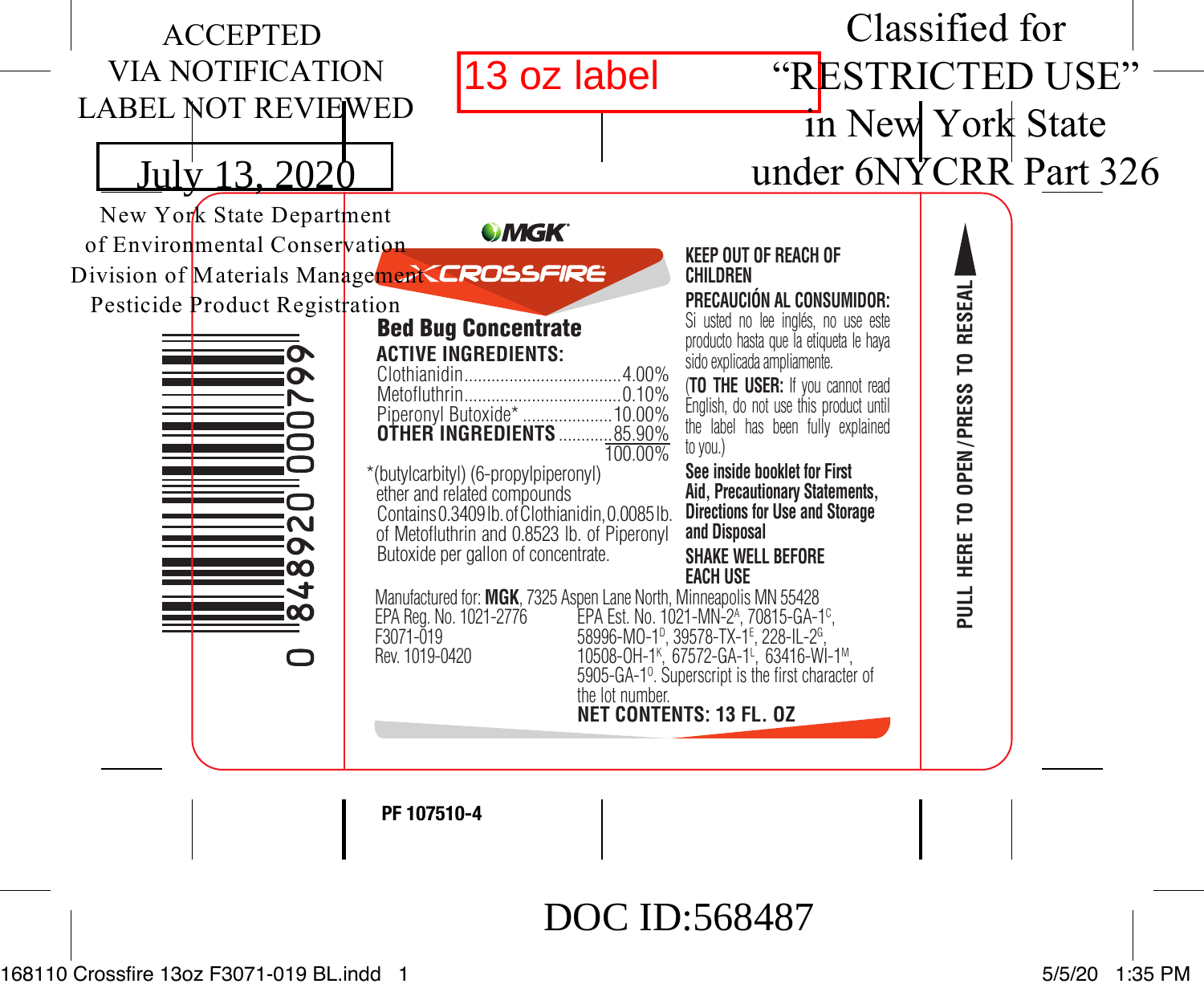**If on Skin or Clothing:**

#### **If in Eyes:**  $\bullet$  Hold eye open and rinse slowly and gently with water **PRECAUTIONARY STATEMENTS HAZARDS TO HUMANS AND DOMESTIC ANIMALS**

Wash thoroughly with soap and water after handling and before eating, drinking, chewing gum, using tobacco or using the toilet.

#### **Personal Protective Equipment (PPE)**

Applicators and other handlers must wear: • Long-sleeved shirt

• Long pants, and

# • Shoes and socks

#### **User Safety Requirements**

• Follow manufacturer's instructions for cleaning/maintaining PPE. If no such instructions for washables exist, use detergent and hot water. Keep and wash PPE separately from other laundry. • Discard clothing and other absorbent materials that have been drenched or heavily contaminated with the product's concentrate. Don't reuse them.

#### **Physical or Chemical Hazards**

Do not apply this product in, on or around electrical equipment due to the possibility of shock hazard.

# **DIRECTIONS FOR USE**

It is a violation of Federal law to use this product in a manner inconsistent with its labeling.

#### **READ ENTIRE LABEL. USE STRICTLY IN ACCORDANCE WITH PRECAUTIONARY STATEMENTS AND DIRECTIONS AND WITH APPLICABLE STATE AND FEDERAL REGULATIONS.**

# **SHAKE WELL BEFORE EACH USE FOR INDOOR USE ONLY**

Crossfire® Bed Bug Concentrate is the next generation insecticide which effectively kills *Bed Bugs* in both residential and commercial buildings and structures. Crossfire Bed Bug Concentrate's patented technology provides residual control for up to four weeks after application and is scientifically formulated to target resistant as well as susceptible *Bed Bug* strains. Crossfire Bed Bug Concentrate also kills *Bed Bug Nymphs* and *Eggs* by contact. This product must be diluted with water and applied according to the mixing instructions below. Apply Crossfire Bed Bug Concentrate as an indoor crack and crevice, or direct spray application in non-food areas including but not limited to: hotels, shelters, modes of transportation, restaurants, schools, nursing homes, warehouses, offices, apartments, motels, kennels, and hospitals. Crossfire Bed Bug Concentrate is an easy to use water-dilutable concentrate for application with handheld, backpack or with a paintbrush. This product will not stain water-safe fabrics or surfaces, however care should be taken to test an inconspicuous area for staining prior to use.

TO KILL *Bed Bugs (Adults, Nymphs and Eggs)*: For best results,

vacuuming surfaces is recommended prior to treatment. Spray bed bugs and eggs directly wherever possible. Apply as a pinstream, coarse spray or low pressure spray for crack and crevice, carpet perimeter, and direct spray applications in and around non-food areas where bed bugs and their eggs may hide or harbor. For example, on and around baseboards, floorboards, millwork, bed frames, headboards, wall hangings, furniture, door and window frames, walls, closets, window treatments, beneath floor coverings, as well as other non-washable items that may come in contact with bed bugs such as luggage, shoes and backpacks. If treating a pet's living environment, spray on and around pet beds, bedding, floors, sleeping areas and furnishings. This product can also be applied with a paintbrush to walls, baseboards, floorboards, behind wall hangings and other similar areas.

**MATTRESS APPLICATION:** Crossfire Bed Bug Concentrate can be directly applied to mattress and box spring surfaces. For porous surfaces such as mattresses and carpet perimeter areas, apply until thoroughly damp, but not wet. Infested bed linens should not be treated. These should be removed, tightly sealed in a plastic bag, laundered and dried at high temperatures prior to re-use. Vacuuming surfaces prior to treatment is highly recommended.

Using pinstream, coarse or low pressure equipment, spray directly to mattress surface paying special attention to seams, folds, tufts and edges as well as bed frames and box springs where bed bugs harbor. Re-make bed with clean linens prior to reuse.

#### **USE RESTRICTIONS**

- THIS PRODUCT IS NOT FOR USE ON HUMANS OR ANIMALS
- Do not spray product directly on pets.
- Not for broadcast use.
- Do not use in commercial food/feed processing, preparation, food/ feed storage or serving areas.
- In the home, all food/feed processing surfaces and utensils should be covered during treatment, or thoroughly washed before use. Cover or remove exposed food/feed.
- Remove pets, birds and cover fish aquariums before spraying.
- This product will not stain water-safe fabrics and surfaces, however care should be taken to test an inconspicuous area for staining prior to use.
- DO NOT allow adults, children or pets to enter treated area until sprays are dry.
- DO NOT apply to plants or crops.
- DO NOT treat areas when occupants are present.
- DO NOT apply as a space spray.
- DO NOT wet articles to the point of runoff or drip.
- DO NOT use treated articles until spray has dried.

**FIRST AID**

• Take off contaminated clothing.

• Remove contact lenses, if present, after the first 5 minutes, then continue rinsing eyes. • Call a poison control center for treatment advice.

• Rinse skin immediately with plenty of water for

• Call a poison control center or doctor for

for 15-20 minutes

15-20 minutes.

treatment advice. **HOTLINE NUMBER** Have the product container or label with you when calling a poison control center or doctor, or going for treatment. For information on this product (including health concerns, medical emergencies or pesticide

incidents), you may call 1-888-740-8712.